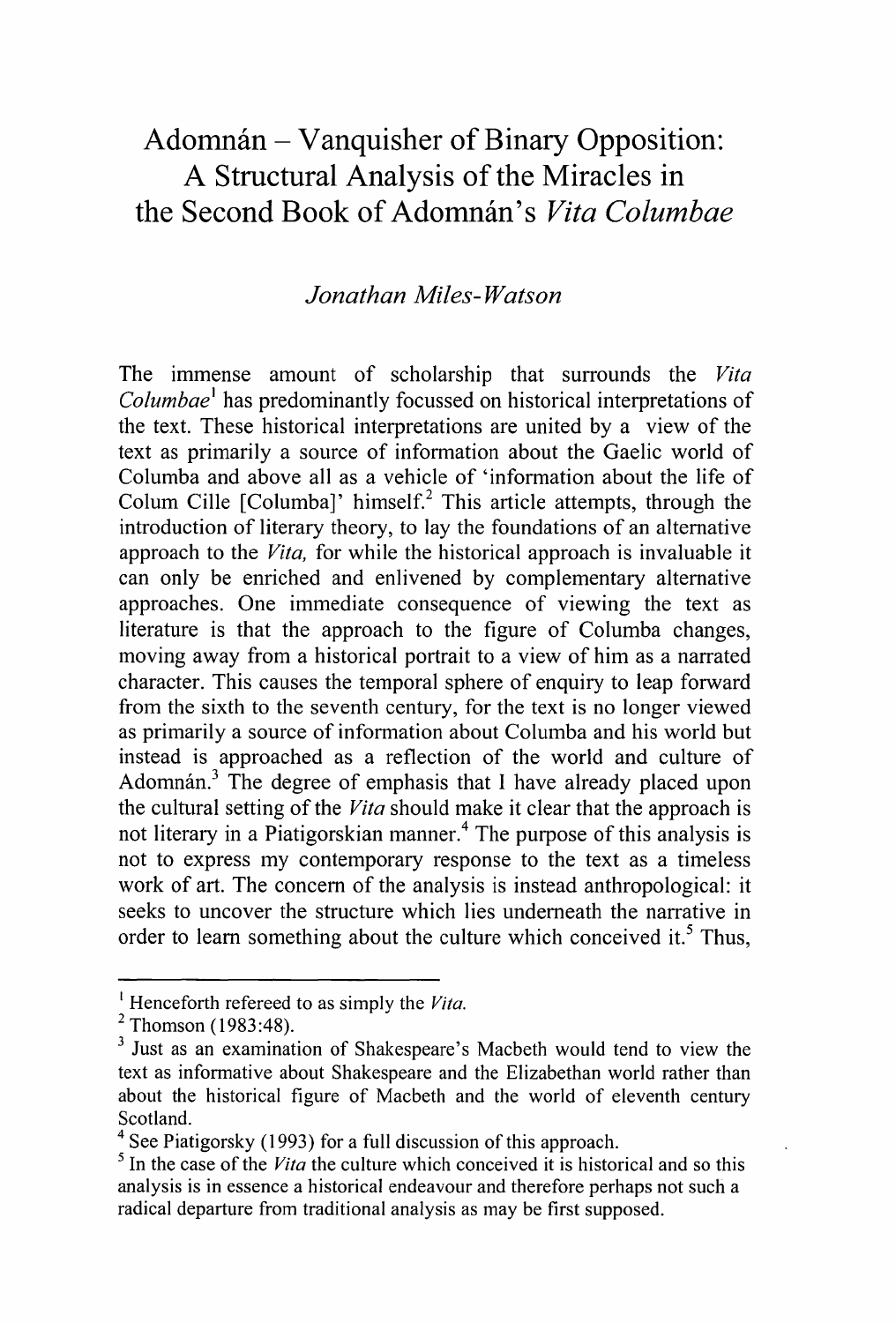the following essay commences by briefly exploring miracles of sustenance before moving on to a more detailed analysis of miracles of reintegration in which the political implications of the structure are fully explored. Finally the essay draws together the two groups to suggest the underlying consciousness of the whole book.

The repetitive elements readily apparent in the structure of the majority of the forty-four miracles of Book Two can be grouped into two main categories, miracles of sustenance and miracles of reintegration. Miracles of sustenance account for ahnost a third of the total miracles presented in the sample (see figure 1). The main group of these provide a simple structure involving transformation in the relationship of the underlying categories, one of which is always a source of sustenance of one sort or another (hence the thematic name).<sup>6</sup> Thus, the basic underlying pattern is always a movement from  $A - B$  *to*  $A + B$  facilitated by C (see figure 1.1). A good example of this structure is to be found in *the miracle of the bitter fruit.*<sup>7</sup>

Figure 1: Miracles of sustenance

• Main Group

1 *wine fronl water,* 2. *Bitterji,ouit,* 3 *a late harvest, 19,freshjish,* 21 *105 cattle,* 26 *wild boar,* 38 *milk skin,* 44 *rain to dry land.*

• Sub Group 1: *Removal of false sustenance* 11 *the Pictish well,* 16 *milk devil,* 17 *more milk.*

• Sub Group 2: *Desecration offir,llathemon 22 evil destroyed,* 23 *Feradach's death,* 24 *attacking churches,* 25 *attacking women,*

This miracle takes place in Durrow where there is to be found a fruit bearing tree, but far from causing the people to rejoice, this tree causes them to complain, for the tree's fruit is always too bitter to be eaten. One day Columba visited the tree and found it full of a crop of bitter fruit. He blessed the tree in the name of God and a moment later the fruit was transformed so that it now tasted of a wonderful

 $6$  Analysis of structure is best accompanied by suggestion of theme, as this acts as a guide to the structure through otherwise 'certain impasses' (Henaff 1998:] 79).

 $<sup>7</sup>$  II:2. See Sharpe (1995:154) for a full recounting of the miracle.</sup>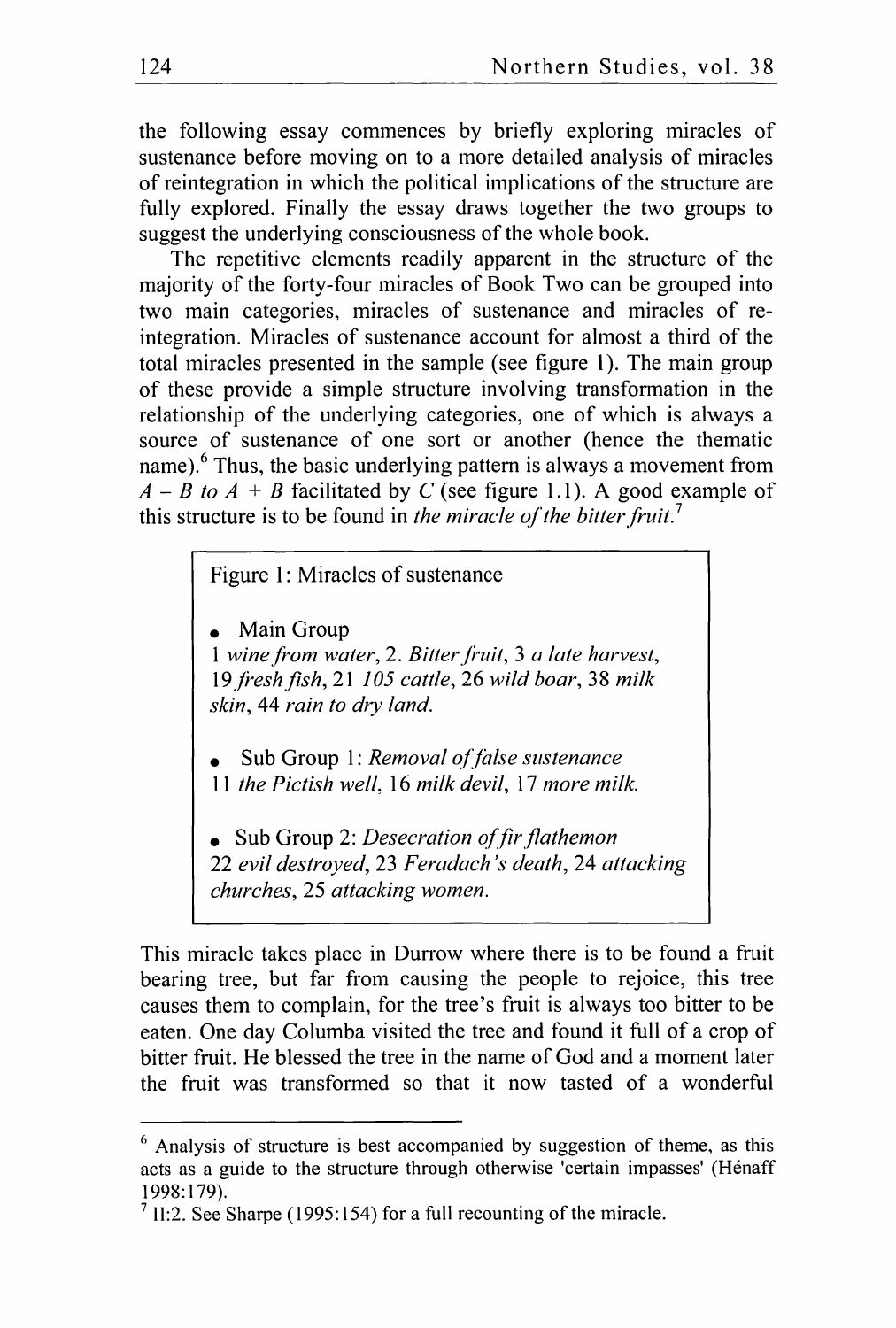sweetness. In this tale the main elements are the fruit  $(A)$ , the people  $(B)$  and Columba  $(C)$ . God also is mentioned but only ever acts when invoked by Columba to do what he desires; therefore, the element of God  $(d)$  in the miracle is always cognate with that of C. Therefore, C  $= d$  and vice versa. However, the theme of the tale is better expressed



through the structure if written in the unorthodox manner of C *(+d),* as this displays the notion that Columba is not God but is performing as a vessel of God; he is the means by which the infinite can make its presence known in the finite.

These elements interact with each other in various revealing ways and it is their interrelation which is crucial for exposing their meaning at the level of  $S_3$ . For, a symbol on its own can have unlimited meanings, but when it is placed in the context of further interlocking symbols the way that they interact dramatically narrows the field of interpretation.<sup>8</sup> In this tale *A* begins in a negative relationship with *B* and ends in a positive relationship; this transformation is brought about by  $C$ , which achieves the transformation by invoking the power of *d*. Therefore, the structure can be written:  $A - B \rightarrow A + B$ . This miracle then exactly fits the basic model proposed above (see figure 1.1) and in doing so can be seen as identical to eight other miracle tales that also have identical structures to the basic model (see figure 1).

It is interesting to speculate as to what this motif may be prescriptive of, within the context of Adomnán's cultural and societal framework, utilising the structure to look afresh at the narrative. The primary element  $A$ , the element represented as fruit in the previously mentioned miracle, is the natural place to begin such speculation. The element  $A$  is always a form of sustenance, sometimes food (as above)

See Turner (1967:30-37) for a full description of why this is so.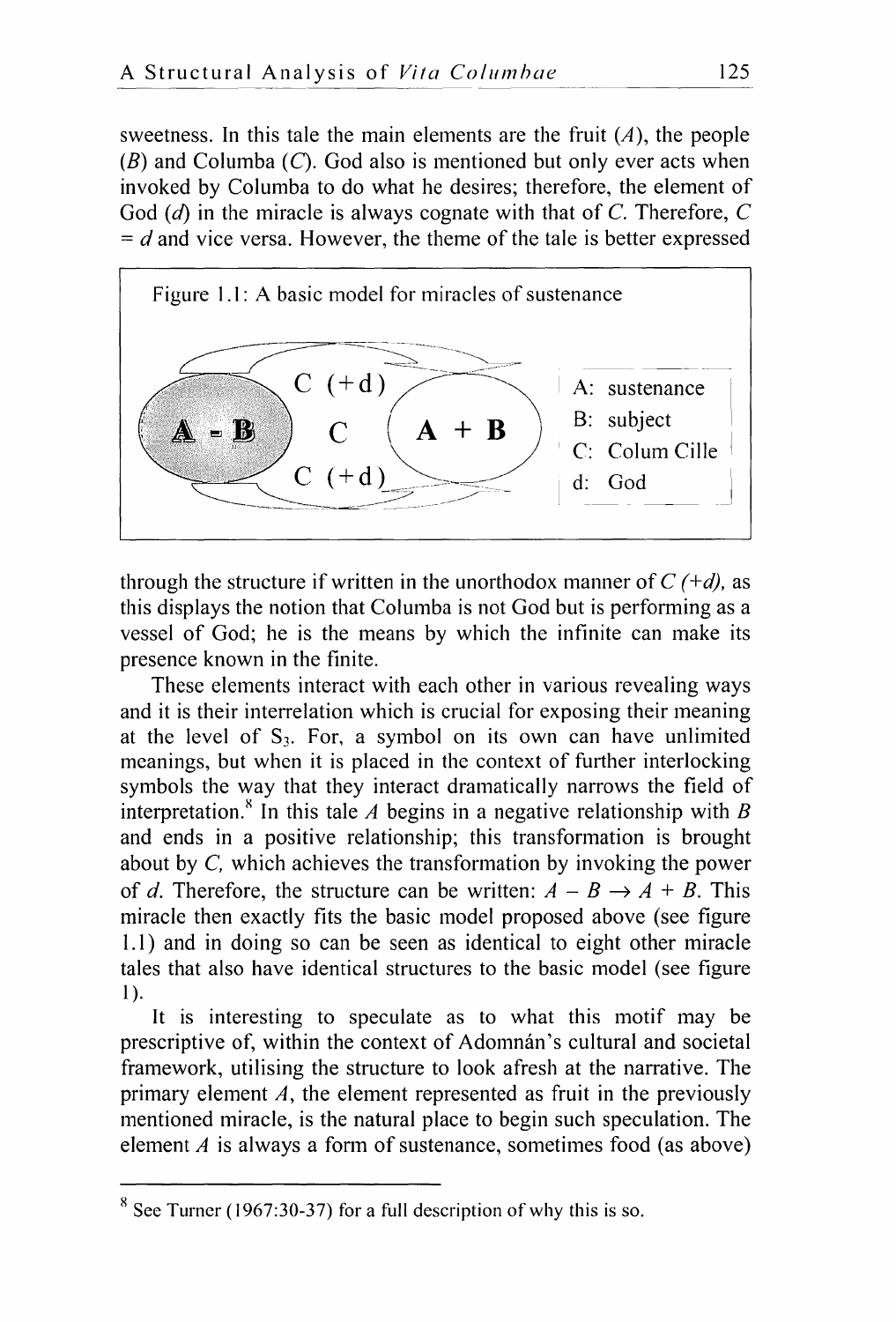but more often water, wine or milk (see figure 1). The prominence of this motif of sustenance is not limited to the work of Adomnán but is central to much Gaelic Medieval Literature, where often it appears as food (as it does in *The Phantoms' Vision*<sup>9</sup>) but more often as liquid (as it does in *The sons of Eochaid Mugmedon*<sup>10</sup>). This mytheme has recently been examined by Herbert<sup> $11$ </sup> who suggests that the motif of sustenance is connected to ideas of kingship. For, she argues, the giving of sustenance is a signifier of the giving of sovereignty<sup>12</sup>. She not only uncovers the repeated use of the mytheme of sustenance, but is also able to narrow the field of its interpretation through showing its occurrence in relation to the mythemes of sovereignty and fertility. Therefore, it is possible to deduce from Maire Herbert's article that the theme of sustenance has a long and popular tradition in Gaelic literature and that this theme usually is connected to true sovereignty, which in turn is connected to fertility of the land.

Figure 2: Miracles of reintegration

Main Group

4 disease cloud, 5 broken hip, 6 Druim Cett, 7 salt block, 33 disease of Broichan, 46 the plague, 10 water from rock, 32 raising the dead, 41 ugly little hammer

Sub Group 1: Direct healing

30 Diarmait's sickness, 18 nose bleeds, 42 Cormac, 31 Fintan healed

Sub Group 2: Ritems of limnality 40 childbirth

Miracles of reintegration (or re-incorporation) form the major unit of the text (see figure 2). The main group of these miracles has a structure not too unlike that seen previously. Both miracles are essentially transformatory  $(A \rightarrow B)$  and they share the common narrative figure of Columba (C) as facilitator of the transformation. However, in this miracle group an initial transformation has already occurred which was not the result of the action of C but a further element  $(E)$ . This action of  $E$  is then undone by  $C$ , which restores the

 $9^9$  See Dillon (1997:107-109) for a full recounting of the tale.

<sup>&</sup>lt;sup>10</sup> See Cross  $\&$  Clark (1981:508-511) for a full recounting of the tale.

<sup>&</sup>lt;sup>11</sup> The article is listed in references under Herbert (1992)

<sup>&</sup>lt;sup>12</sup> Herbert (1992:267).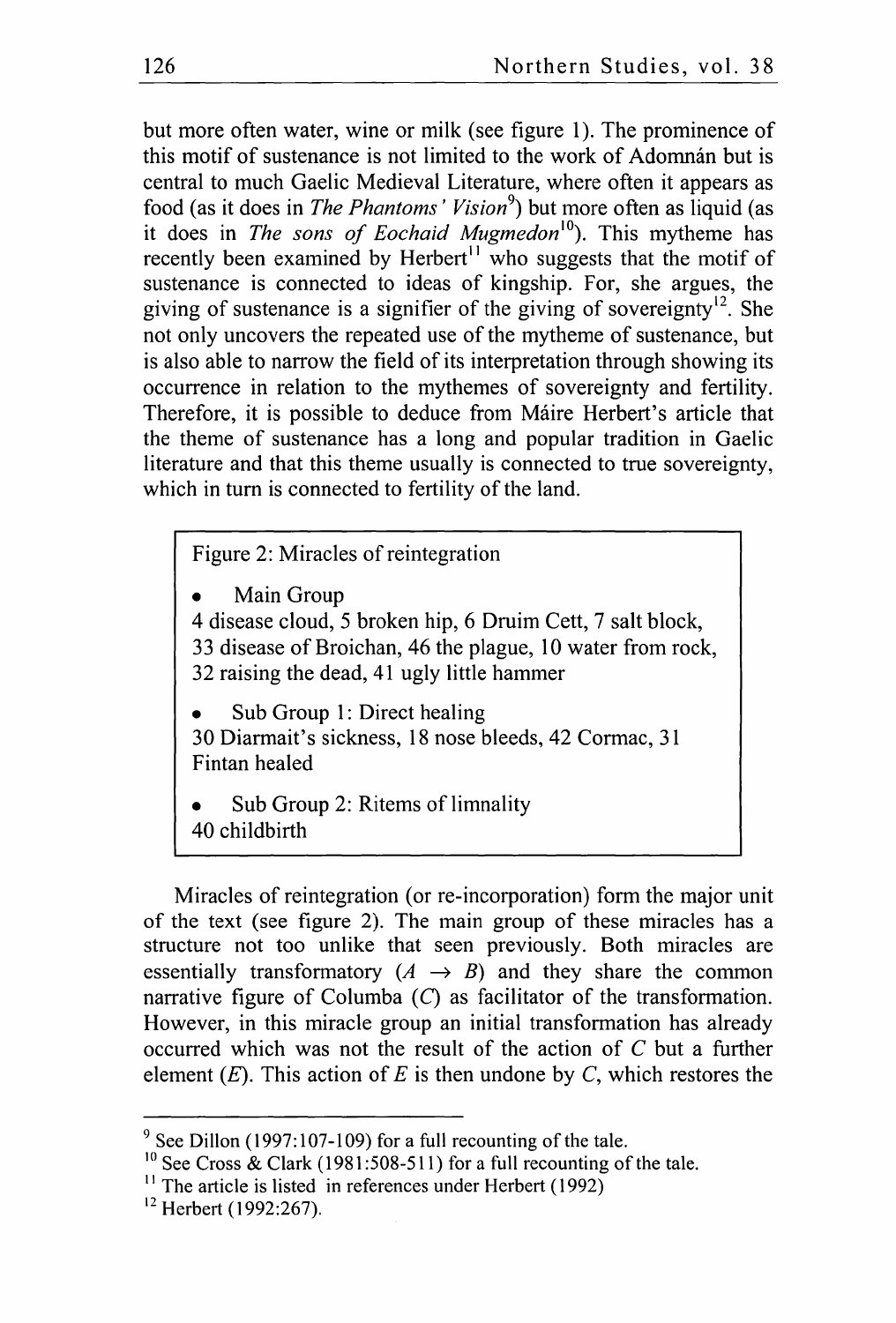initial status of  $A$  (see figure 2.1). A clear miracle of this type is *The healing of Druim Cett.*<sup>13</sup> In this tale there is a multitude of people whose ailments cause them to be invalids but Columba restores them to health by various methods. Thus,  $A$  has transformed into  $B$  (in this case due to an ill-defined facilitator) but C is able to transform  $B$  back into A.

In order to interpret the structure of this category it is useful to presuppose two basic states, state *A* which is one of *unitas* (unity) and state  $B$  which is one of alterity (or otherness). This basic binary model is what lies at the essence of most notions of community, as a sense of identity is often defined by negatives, which create a sense of what the community is not. Van Dam suggests that in the early medieval period these boundaries were not as dependent upon geography or politics as we may expect today.<sup>14</sup> Instead, he argues, the main definition of someone who was within the community was someone who had a useful role within the community, whereas someone who lay outside the community was someone who could not enjoy such a role.<sup>15</sup> Van Dam concludes that the main cause for being removed from the society and placed into the category of other was illness.<sup>16</sup> As in the miracles of St Martin (that Van Dam has analysed) it is illness that is the main narrative theme of Adomnán's miracles of reintegration.



 $13$  Book II:6. See Sharpe (1995:159) for a full recounting of the miracle.

 $14$  Van Dam (1993:91).

<sup>&</sup>lt;sup>15</sup> Similar to the notion of *arete* that is presented in Homeric literature, where goodness is defined by excellence in any given field.

<sup>&</sup>lt;sup>16</sup> Van Dam (1993:89).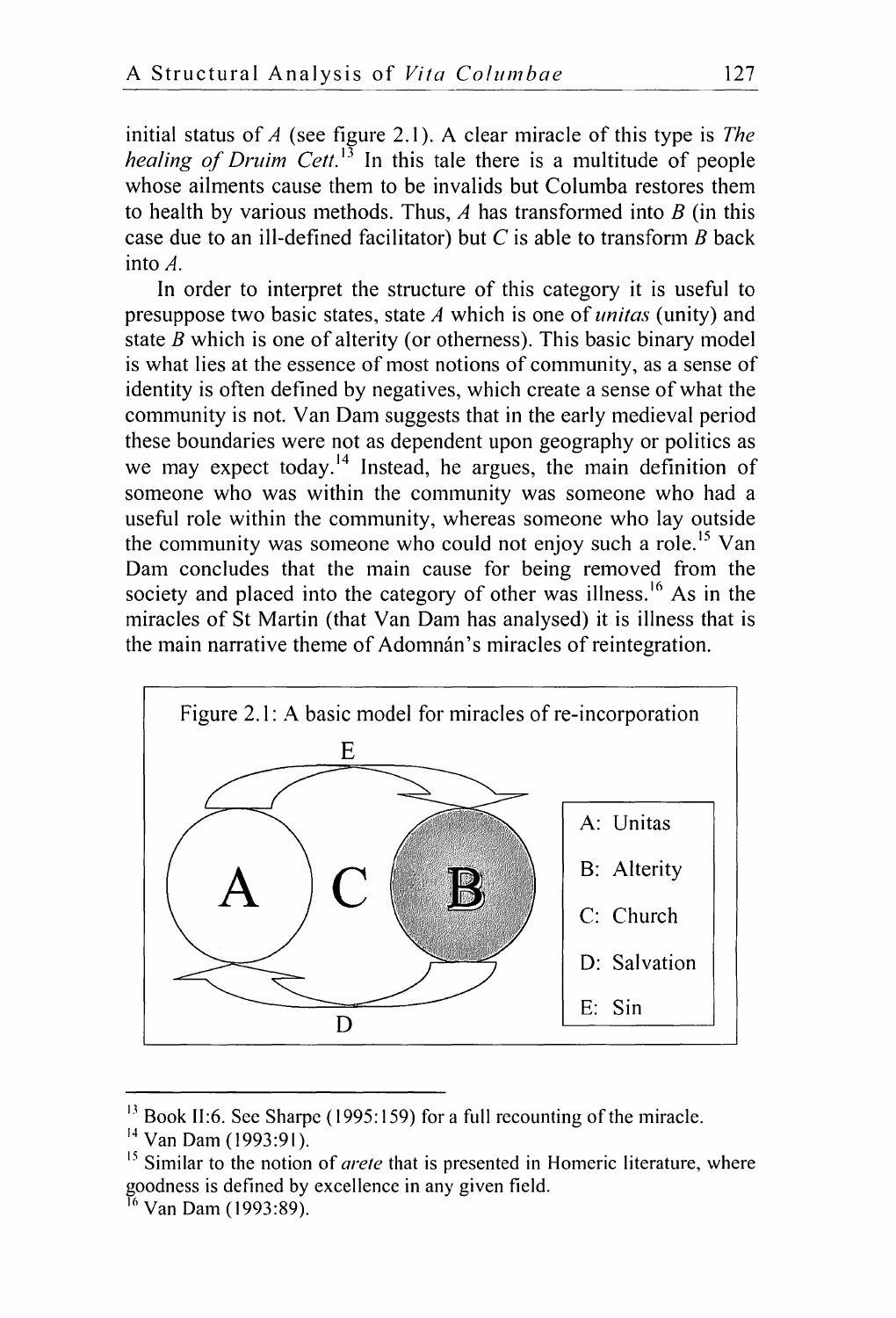Having identified the context of the states *A* and *B* it is necessary to turn to look at the facilitators which enact the transformations. While the initial facilitator seems to be easily defined as illness (see above), such a view would be guilty of ethnocentrism, for in the medieval world (like many non-western societies today) illness was not a cause but a symptom. The most commonly believed cause for the symptom of illness in the medieval world was sin and in this respect Adomnán is no exception.<sup>17</sup> For while at times Adomnán attempts to play down the connection between illness and sin, particularly when dealing with the illness of Columban monks,<sup>18</sup> at other times he is very clear that such a causal chain exists. Adomnán's views on this matter are made clear when he records his thoughts on the plague, as he states that it is unusual that the population of Pictland were not affected by the plague, for they are 'not without great Sin'.<sup>19</sup> Therefore, element E may be defined as sin which often causes an illness that in turn causes alienation from society (through the loss of the ability to function normally). The remedy to this dilemma is always presented as the Church; Adomnán demonstrates repeatedly how Columba engages in the pastoral role of *re-ligare* (a re-binding of the society). The means by which the element of  $C$ achieves this is illuminating as to what Adomnán may have seen this re-binding as entailing. The healing often involves the sprinkling of water (into which has previously been dipped the Sacrament) over the sick.<sup>20</sup> This chain of healing is laced with the symbolism of communion and baptism suggesting that the society is re-bound by often public rituals involving liturgy, which invoke the remembrance of the salvation of Christ which binds the community of believers together as one body, for they have shared of one body. The result of this for the status of the Church is clear: in Adomnán's mind it is healer and binder, the glue of society, capable of transforming an illness into healing, sin into salvation and infective individualism into cohesive unity. Thus, the Church is far more than a glorified doctor: it is the provider of *unitas* in much the same way that the pagan Roman state religion, to which Christianity was the heir, sought to unify Rome's subjects.

 $17$  For information on the wider role of sin as the cause of medieval illness, see Van Dam (1993:89).

<sup>&</sup>lt;sup>18</sup> Separated in figure 1 as the first sub-group.

<sup>&</sup>lt;sup>19</sup> Sharpe (1995:203).

 $20$  Interestingly, this process is often replaced by a direct intervention of God to heal Columban monks when they are ill (see figure 2).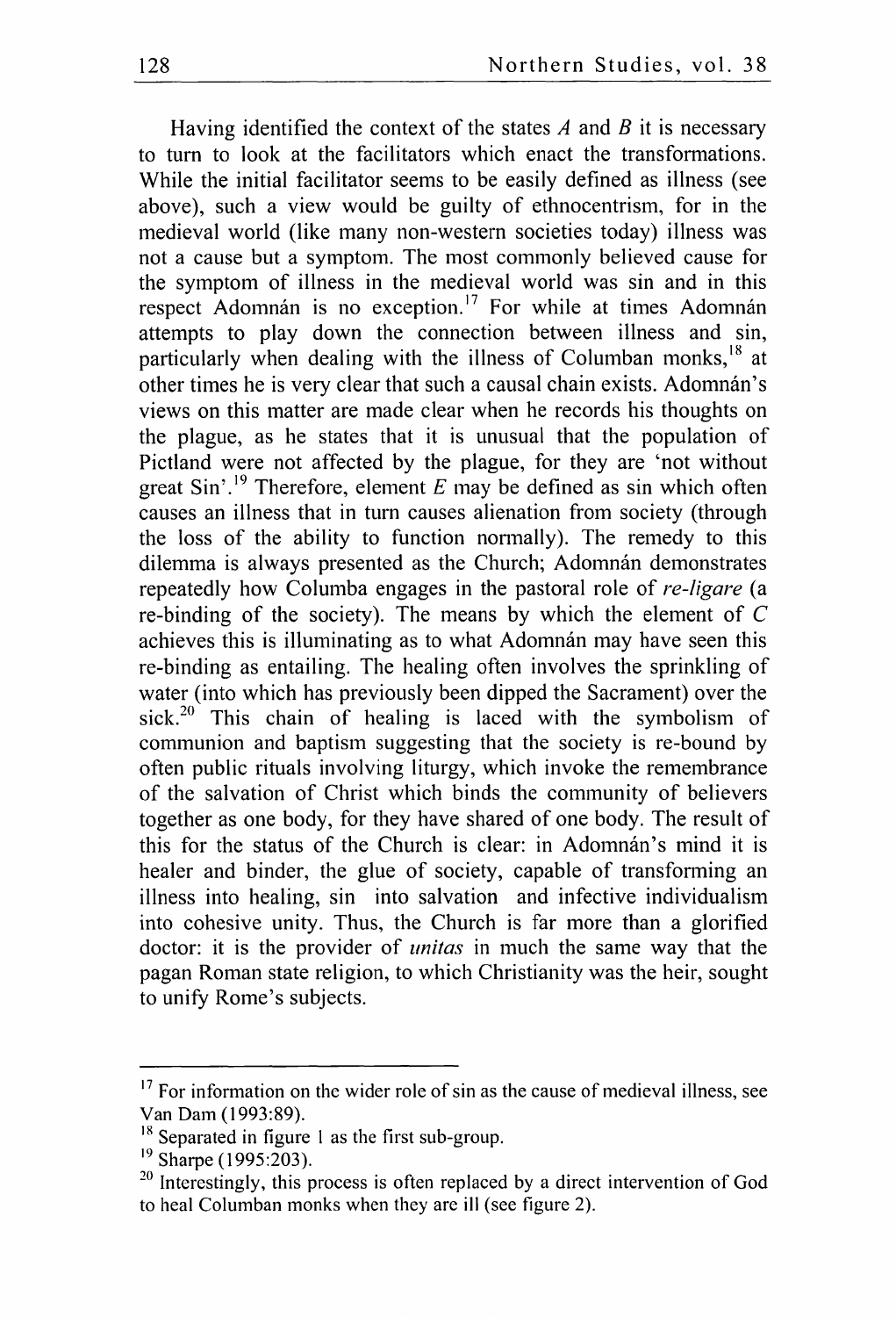A further outstanding miracle of reintegration is that of the hardening of Broichan's heart. In this tale Broichan has a slave girl of the Uí Néill who Columba demands should be set free; Broichan hardens his heart against this wish and so becomes ill; the illness causes him to recant, in light of which Columba brings about his healing.<sup>21</sup> Structurally this tale may be read as a straightforward miracle of healing with Broichan moving from health to illness through the sin of keeping the girl and then returning back to health through the intervention of Columba (see figure 2.1). However, the narrative level of the tale is laced with political connotations, which suggest that the structure may be being deliberately employed in a political manner. The most obvious narrative resonance is with the biblical tale of Moses, $^{22}$  yet this tale is not identical to the Hebrew narrative. If we look at the figure of the slave girl (whom we may identify as  $F$ ), it is apparent that she begins the tale in a negative relationship to Broichan  $(B)$ ; this relationship is detrimental to the status of  $\overline{B}$  and causes him to move outwith acceptable society. Through his illness he is caused to move into a negative relationship with  $\tilde{A}$  (his people<sup>23</sup>); Columba (C) negotiates a change in relationship so that B and F end in a positive relationship, the result of which is the reconciliation of Broichan and his people. Thus the structure may be written  $(F - B) - A \rightarrow (F + B) + A$ . This alternative structure would seem to display a power dynamic which is made clearer if the structure is read in reverse. For it is then possible to see that if the sovereignty of Pictland (represented by Broichan and identified as the element  $B$ ) maintains good relations with the Ui Néill (represented by the slave girl and identified as the structural element *F)* then Pictland (represented by the people of Pictland and identified as the element  $A$ ) will enjoy prosperity. However, if the opposite should occur, then an automatic result of being in a negative relation with the Ui Neill  $(F)$  is lack of prosperity (as certain as that illness will follow sin). In the centre of the relationship stands  $C$ , representing the Abbot of Iona and the kingdom of Dál Riata; it is they who negotiate the terms and it is through them that the peace of God is able to descend on all elements concerned. It is, therefore, possible to read a strong political element in this miracle, which has complicated the structure causing a divergence away from the basic model. This miracle is far from the sole example of this change and an analysis of the structure allows

<sup>&</sup>lt;sup>21</sup> II:33 see Sharpe (1995:33) for a full recounting of this miracle.

 $22$  The tale of Exodus where Moses Pharaoh's heart hardens against Moses' command to 'let my people go' (Ex. 5:1).

 $^{23}$  As a critically ill king is not a boon to his society but a handicap.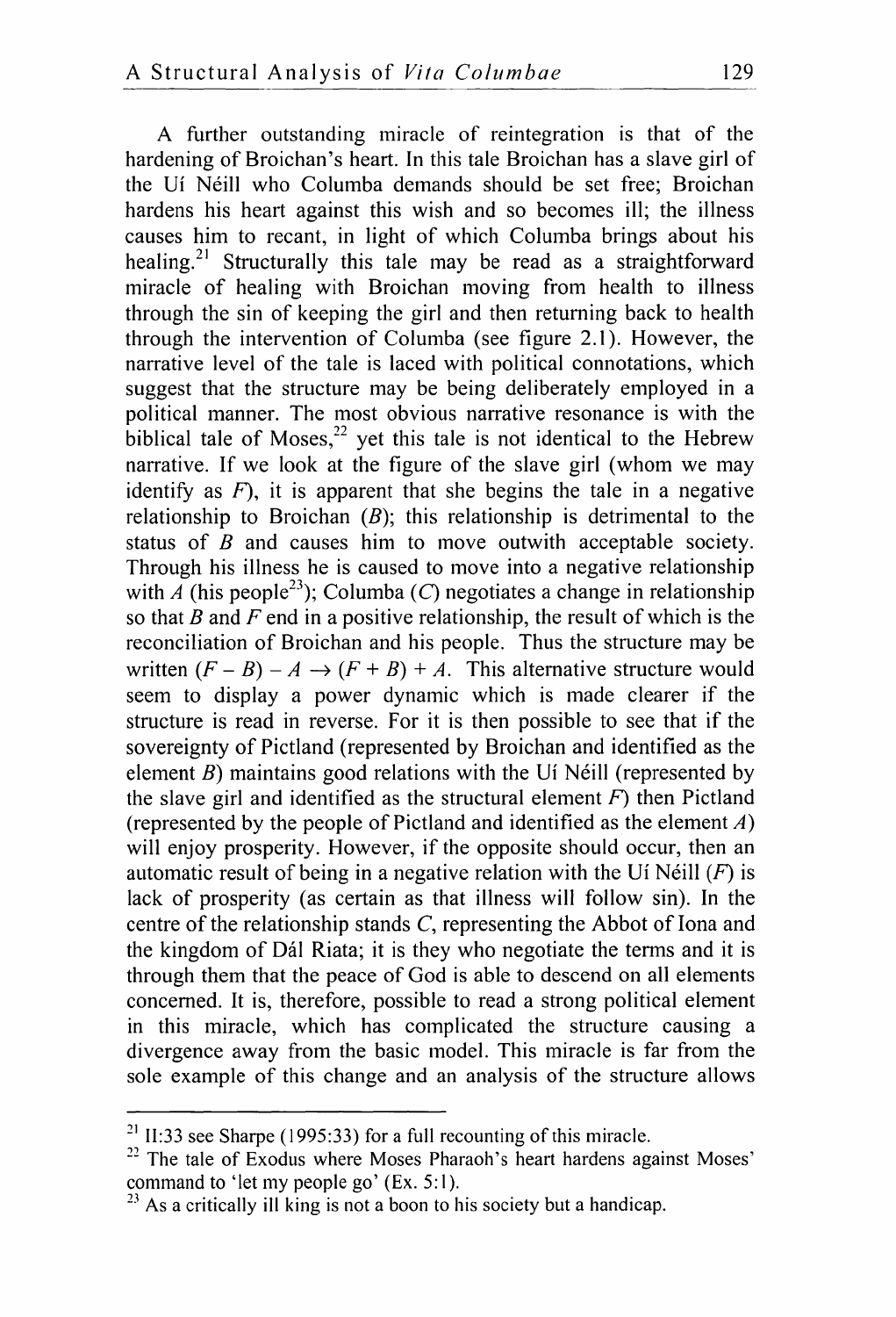detection of a further thirteen miracles which, while structurally belonging to this category (of re-integration) or the category of sustenance (see above), thematically are political.<sup>24</sup> In many of these miracles the political interpretation is obvious and has been suggested by many authors (Markus, Herbert *et al.).* However, in certain miracles political themes become clear only when the underlying structure is exposed: one such miracle is *The doors of Terryglass*.<sup>25</sup>

The miracle of *The doors of Terryglass* is situated in Ireland (as the place-name indicates). In this tale Columba arrives at the church, but because he has no keys and cannot enter, through the power of God he bursts open the church doors, enters the church and earns the respect of the clergy. The structure of this narrative is somewhat fragmentary and broken: all we know is that Columba (A) wishes to gain entry to the church  $(B)$  but is barred by lack of keys  $(C)$ : through the aid of God  $(d)$  he is able to rectify this problem dramatically. Thus, the structure may be written as  $(A - C) - B \rightarrow (A + d) + B$ . In order to understand this miracle fully it is necessary to look to the surrounding miracles to fill in some of the gaps in the structure. A myth which instantly suggests itself for comparison is *The doors oj the fort of Pictland*<sup>26</sup> which, on the narrative level, shares the similar motif of doors opened. However, the institution in *The doors oj Terryglass* is religious rather than political and therefore the analysis must be directed in a different direction. The base model of miracles of reintegration (see figure 2.1) is far more useful for its structural parallels, despite the fact that narrative parallels are not obvious. It is possible to use this model to reconstruct a prior movement of Columba from a position of integration with *A* to a position where he is defined as other than  $A$  (that is  $B$ ). The structure then pre-empts a movement back to reintegration through the power of *d* (direct action of God). When viewed in this way it is plausible to suggest that the problem the tale raises is fundamentally one of access to integration with a certain community  $(A)$ . It is plausible that A may represent the organised Church in Leinster, where the myth is situated; Columba may be seen to be denied access on grounds of the violation that Adomnán hints estranged Columba from the Irish Church, only later to be rectified at Teltown.<sup>27</sup> However, it is equally possible that not too much emphasis should be placed upon the geographic location of the Church: instead it may be read as a message intended for

<sup>&</sup>lt;sup>24</sup> They may be listed as: 13, 14, 15, 22, 23, 33, 34, 35, 36, 37, 38, 39, 43.

<sup>25</sup> 11:36. See Sharpe (1995: 184).

<sup>26</sup> 11:35. See Sharpe (1995: 184).

 $27$  Meek (2000:180).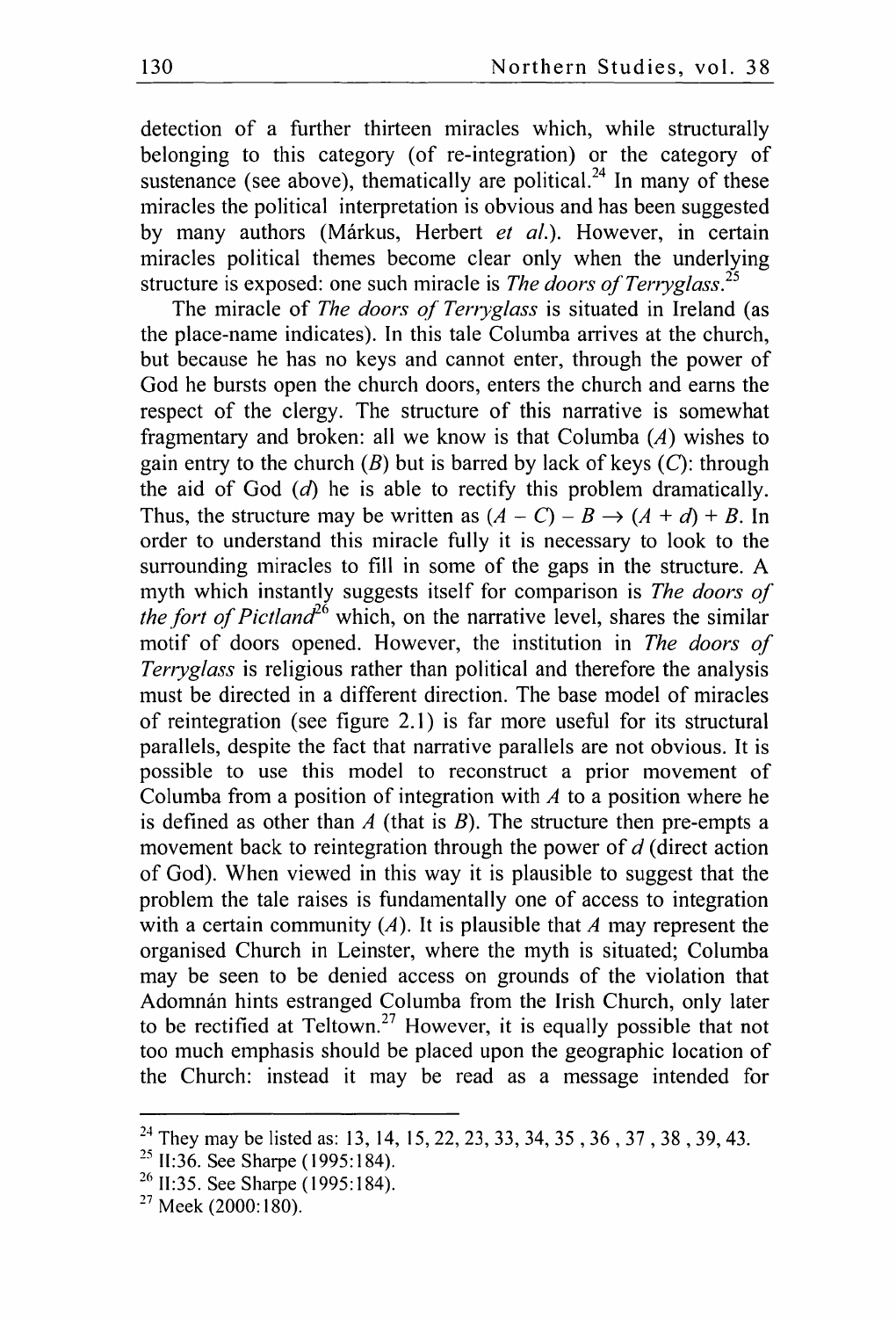Adomnán's wider audience of Northumbria.<sup>28</sup> If viewed in this way the *A* to be gained access to is the wider Church which we know Adomnán was keen to seek integration with. $29$ 

The barrier presented by the doors which Columba does not have the keys to open could be the technical arguments over the dating of Easter and the tonsure which threatened to overshadow Columba's reputation. It is teasing that Bede claimed that one of the reasons the argument of dating was lost was on the grounds that St Peter's authority was superior to Columba's as he holds the keys to heaven.<sup>30</sup> However, in this miracle Columba shows that he does not need keys to enter the sacred (represented by the church) as he dramatically causes the doors to open by a direct manifestation of the power of God  $(d)$ . It is tempting, then, to read this miracle as a message to the Northumbrian readers that Columba is a valid saint despite having been ignorant of certain practices, as he was a vessel for the power of God which the Gospels repeatedly claim supersedes the authority of ritual. As Paul reminds the Galatians 'a man is not justified by serving the law but by faith in Jesus Christ'.<sup>31</sup>

It would be incorrect to seek to conclude discussion of this group of miracles with a single interpretation of the narrative level. The power of the mythic is that it does not force a choice of one interpretation or another but rather resonates with the complexity of a symphony. While some may be drawn to the bass line for others it is the soaring of the violins that attracts. Yet neither melody contradicts the other. Rather they rise as a whole into a harmony which gives the tale its complexity, creating a pennanence and malleability essential for its ongoing survival. It is only at the structural level that we can present a single grammar which not only holds true for one miracle, but unifies all fourteen miracles of this group. At the level of  $S_3$  all these miracles have in common the motif of an ephemeral transformation from one status to another before the resolution, \vhich is to be transformed once again to the original status  $(A \rightarrow B \rightarrow A)$ .

The two models of miracle presented have certain commonalties in structure, which allows for a tentative suggestion as to what the structure at the level of  $S_2$  may be. The data collected so far shows a clear degree of correlation in the presence of a theme of

<sup>&</sup>lt;sup>28</sup> See Herbert (1998:55) as to why this might be a viable audience.

<sup>&</sup>lt;sup>29</sup> His argument for the dating of Easter may be seen to presume this (Herbert 1998:49).

 $30$  Of course Bede's analysis itself could be subject to analysis. See Ward  $(1998)$  for a full description of these events.

 $31$  Galatians 1:16.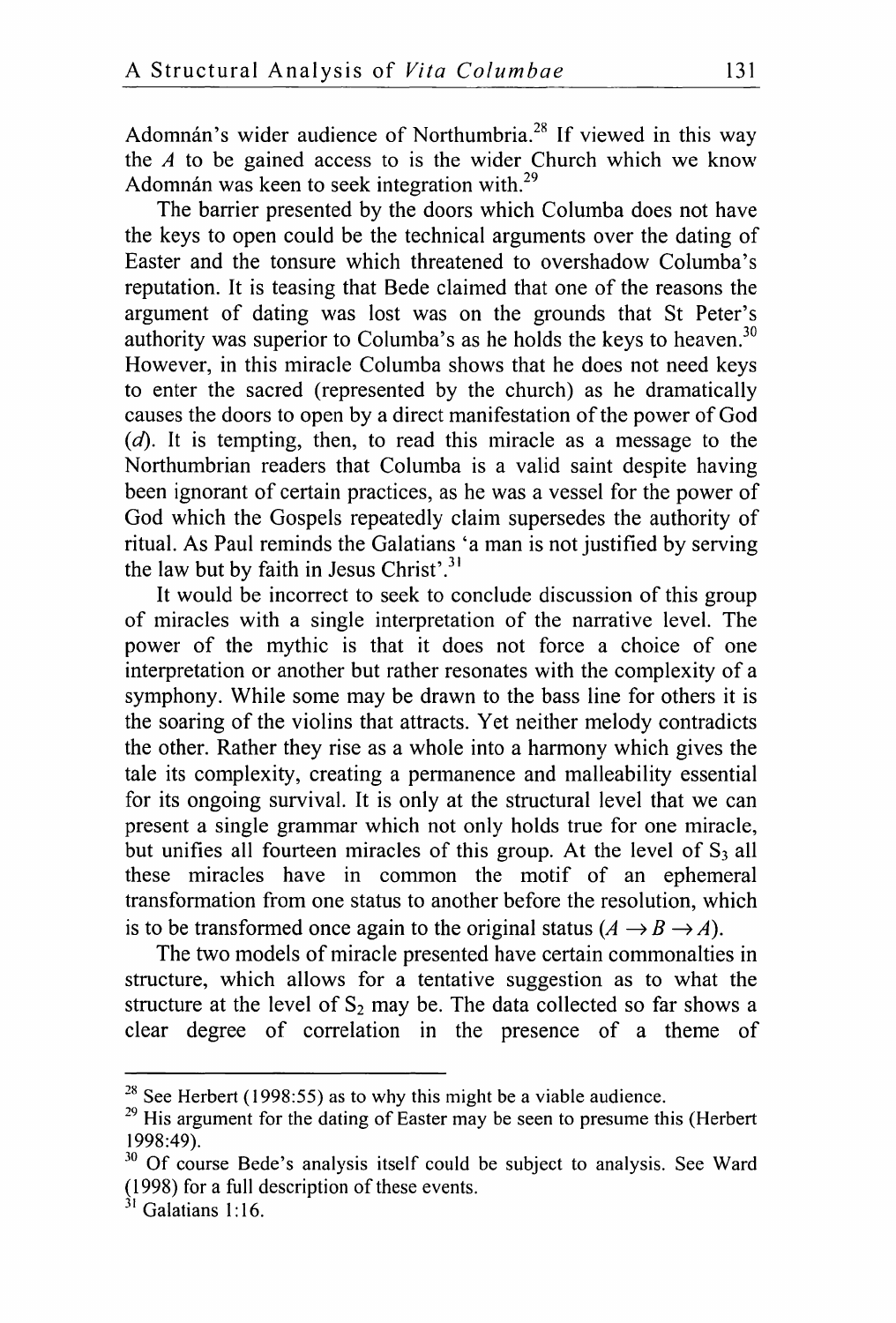transformation. In essence both models involve raising an awareness of fundamentally binary oppositions before playing with various ways in which the oppositions can be overcome. Sometimes a previous state of harmony is conceived that must be returned to (see figure 2.1); at other times the focus is purely on transforming things from negative to positive (see figure 1.1). This structure is fascinating as it correlates with the formula which Lévi-Strauss has suggested is fundamental to all human mythic tales (the level of  $S_1$ ).<sup>32</sup> At the heart of the miracles' structure may lie something fundamental to all human kind; a knowledge of the dichotomy of existence and a desire to unify that gap. The play of the mythic is the ability in numerous ways to overcome basic binary oppositions in theory if not in practice; it is a ray of hope which suggests that the apparently un-purposeful has purpose.<sup>33</sup> Often through abandoning the rules of the world of sense perception, the mythic gives sense to the world we perceive. In Adomnán's book the way that these oppositions are overcome is unerringly consistent on one form, that the facilitator is the Columban Church. This consistency exists whether transfonning negative sustenance into positive, or transforming the sick into the healed, or bringing the dislocated into the community. It suggests a deep-seated subconscious belief in the centrality of the role of the church in improving the life of the community.

The purpose of this article has been to begin to highlight the structure of the miracles in an attempt to stimulate debate as to what they may be prescriptive of; this turning away from the analysis of the phenomenon of miracles as a descriptive element is not intended to detract from their existence as such. The reverse is true, as the structure of the miracles reinforces the phenomenon of them. For the narrative interpreter the structure reflects back to the narrative suggesting new interpretations and reinforcing established assumptions. For the reader who comes to the text in search of the phenomenon of the miraculous, the structure reinforces the message of the Iniraculous to which the conclusion of the *Vita Columbae* implores the scholar to remain faithful. The underlying structure shows a transformation of valence from positive to negative through the power of a facilitator, which is not bound by the laws of binaries

<sup>&</sup>lt;sup>32</sup> In *The Raw and The Cooked* Lévi-Strauss commented on how, at the level of  $S_1$ , each myth plays on the notion of transformation of opposites. He then further comments: 'it is remarkable that we always find this play of mediation between systems of oppositions with two or more extremes' (Hénaff 1998: 172).

 $33$  Ibid.